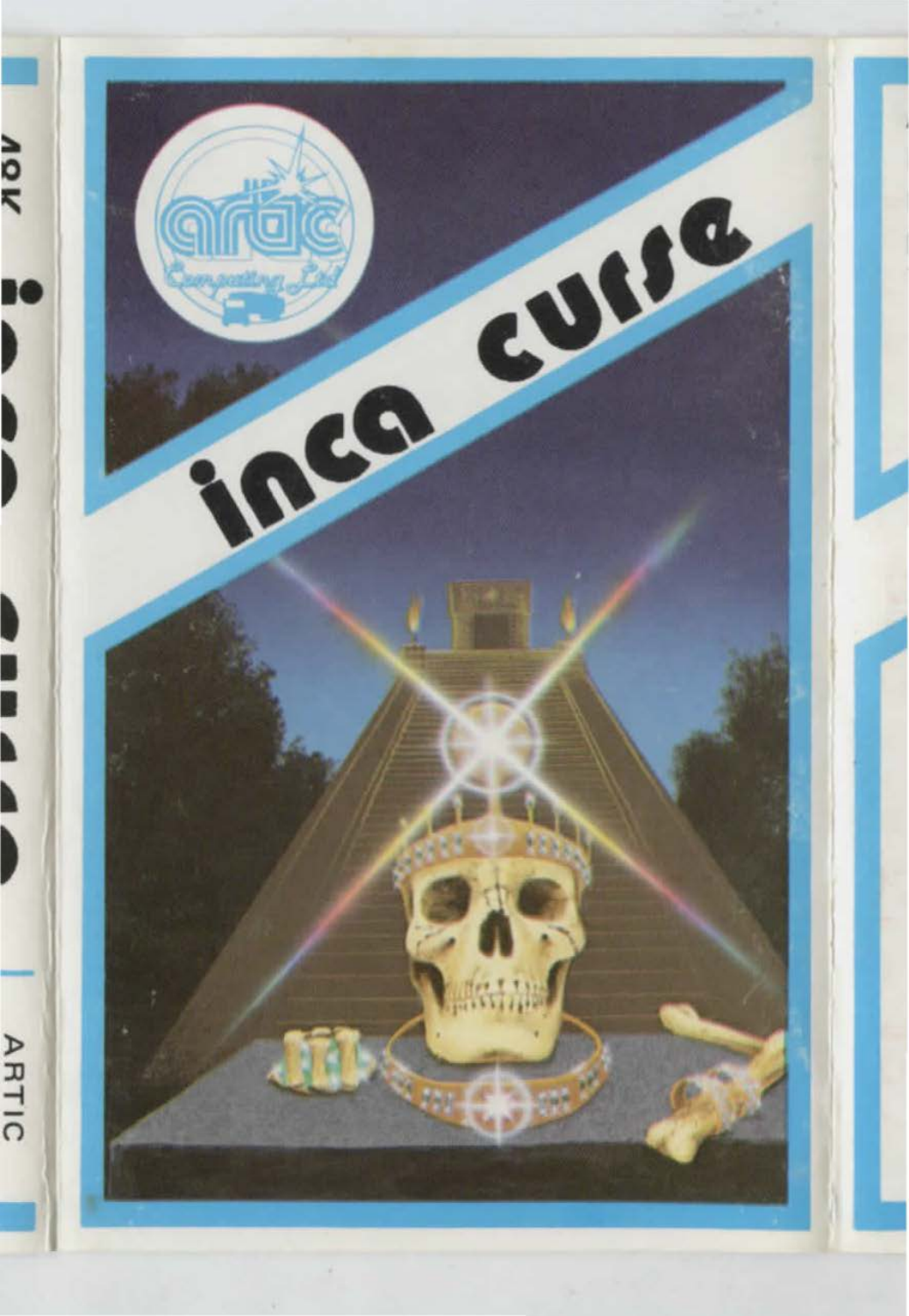**ARTIC COMPUTING LIMITED MAIN ST. BRANDESBURTON**<br>
PRIFFIELD<br>
YO25 8RL<br> **AND DRIFFIELD**  Y025 8RL

 $\mathcal{C}$ 

GENERAL LOADING AND RUNNING INSTRUCTIONS

- 1 Assemble the cassette tape at the silent part before the program.
- 2 Connect the EAR socket on the SPECTRUM to the EAR or LOUD-SPEAKER socket on your cassette **recorder.**
- 3 Adjust the volume of the cassette **recorder to % maximum and the tone**  controls to maximum treble and **minimum bass.**
- 4 Type LOAD " " CODE (CODE extended Mode I). Do not press ENTER yet.
- 5 Start the cassette recorder and now press ENTER. Instructions in Program.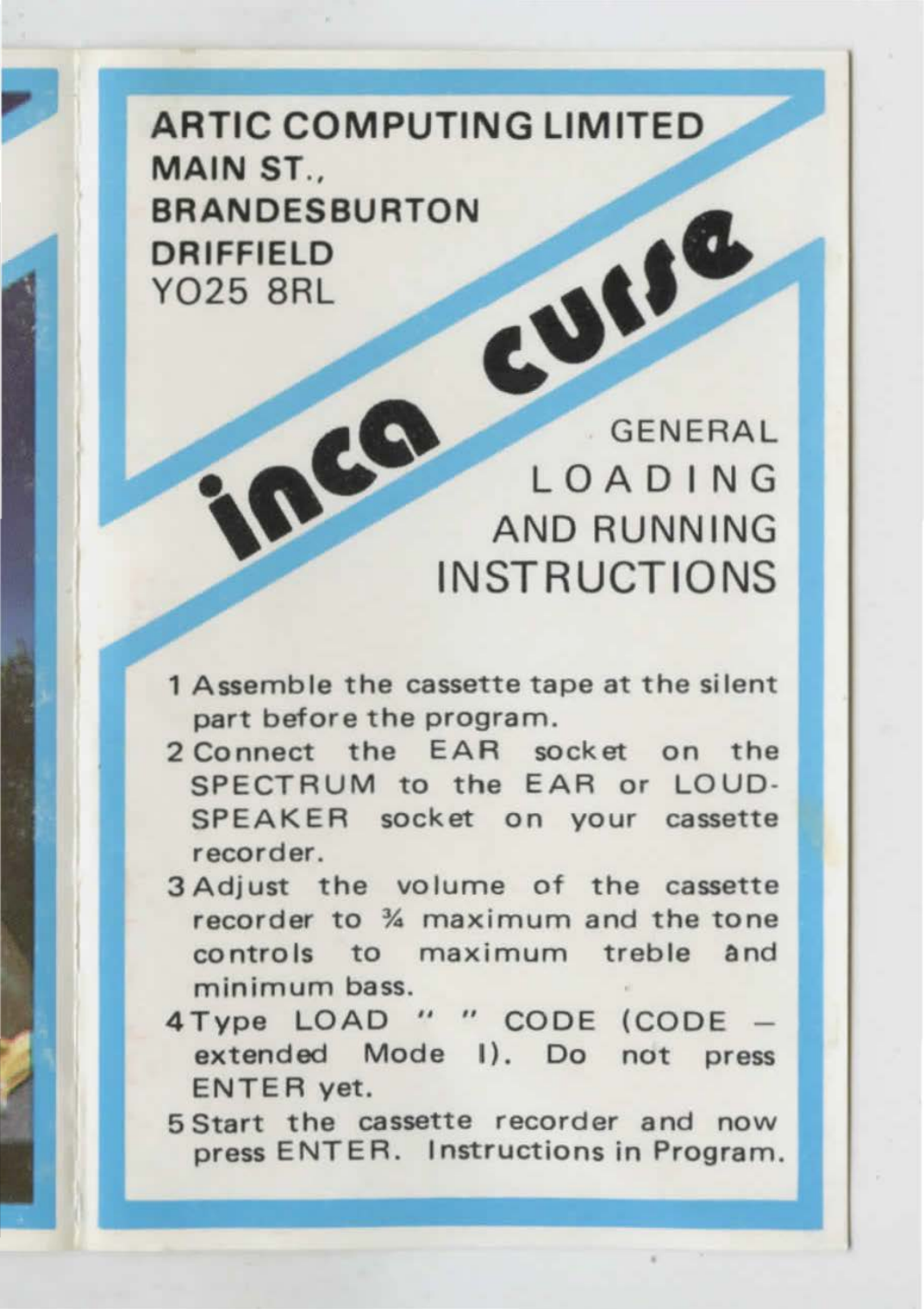## INCA CURSE

Adventures are games in which you explore and discover strange new worlds without leaving the comfort of your chair. The computer will act as your puppet, eyes and other senses. You instruct the computer using short sentences, usually verb-noun, and providing the computer understands it will obey your command. If the computer does not understand, then try re-wording the command.

In each location you may find objects which you can manipulate and use in further locations to help you progress on your adventure. When entering your command, you may use the DELETE key to erase any letters.

In this adventure you find yourself in a South American Jungle, near an as yet, undisturbed INCA Temple. Inside this temple you will find lots of treasure. Your aim is to get out with as much treasure as you can. Beware, do not let greed be your downfall. Your adventure is complete when you have returned to the jungleclearing with treasure .

The highest score to date is 4,200 points.

As this adventure is very large, the program also has cassette routines with which you can load and save a game at any stage. To save the game, you QUIT the game.

The computer then asks if you want to save the game. If you reply 'Y', the computer will display the READY CASSETTE. Now start your cassette player on RECORD and hit any key.

The game takes 2 seconds to save.

To play a previously stored game, when you run the program you are asked if you wish to restore a previously stored game. **If you answer 'Y', the computer again displays READY CASSETTE.** You then cue up your tape, press play on your cassette and hit any key. The game will then continue from where you last left it.

> GOOD LUCK ! ! ! @1981 ARTIC COMPUTING